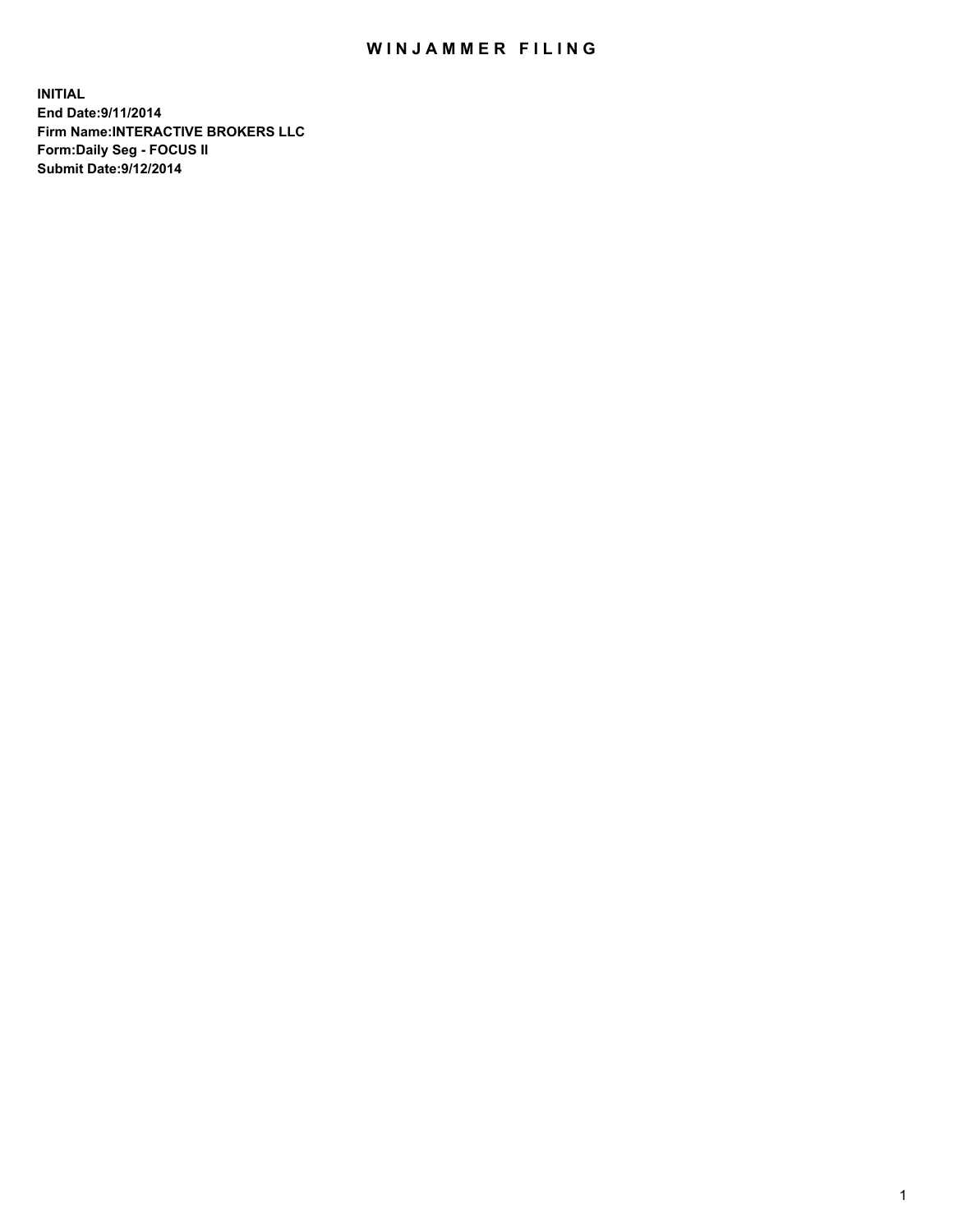## **INITIAL End Date:9/11/2014 Firm Name:INTERACTIVE BROKERS LLC Form:Daily Seg - FOCUS II Submit Date:9/12/2014 Daily Segregation - Cover Page**

| Name of Company                                                                   | <b>INTERACTIVE BROKERS LLC</b>                     |
|-----------------------------------------------------------------------------------|----------------------------------------------------|
| <b>Contact Name</b>                                                               | <b>Michael Ellman</b>                              |
| <b>Contact Phone Number</b>                                                       | 203-422-8926                                       |
| <b>Contact Email Address</b>                                                      | mellman@interactivebrokers.co                      |
|                                                                                   | $\underline{\mathbf{m}}$                           |
| FCM's Customer Segregated Funds Residual Interest Target (choose one):            |                                                    |
| a. Minimum dollar amount: ; or                                                    | <u>0</u>                                           |
| b. Minimum percentage of customer segregated funds required:% ; or                | 0                                                  |
| c. Dollar amount range between: and; or                                           | <u>155,000,000 245,000,000</u>                     |
| d. Percentage range of customer segregated funds required between:% and%.         | 00                                                 |
|                                                                                   |                                                    |
| FCM's Customer Secured Amount Funds Residual Interest Target (choose one):        |                                                    |
| a. Minimum dollar amount: ; or                                                    | <u>0</u>                                           |
| b. Minimum percentage of customer secured funds required:% ; or                   | 0                                                  |
| c. Dollar amount range between: and; or                                           | 80,000,000 120,000,000                             |
| d. Percentage range of customer secured funds required between:% and%.            | 0 <sub>0</sub>                                     |
| FCM's Cleared Swaps Customer Collateral Residual Interest Target (choose one):    |                                                    |
| a. Minimum dollar amount: ; or                                                    |                                                    |
| b. Minimum percentage of cleared swaps customer collateral required:% ; or        | $\overline{\mathbf{0}}$<br>$\overline{\mathbf{0}}$ |
| c. Dollar amount range between: and; or                                           | 0 <sub>0</sub>                                     |
| d. Percentage range of cleared swaps customer collateral required between:% and%. | 0 <sub>0</sub>                                     |
|                                                                                   |                                                    |
| Current ANC:on                                                                    | 2,275,551,913 11-SEP-2014                          |
| <b>Broker Dealer Minimum</b>                                                      | 370,173,858                                        |
| Debit/Deficit - CustomersCurrent AmountGross Amount                               |                                                    |
| Domestic Debit/Deficit                                                            | 3,773,466                                          |
| Foreign Debit/Deficit                                                             | <u>2,008,1890</u>                                  |
| Debit/Deficit - Non CustomersCurrent AmountGross Amount                           |                                                    |
| Domestic Debit/Deficit                                                            | 0 <sub>0</sub>                                     |
| Foreign Debit/Deficit                                                             | 0 <sub>0</sub>                                     |
| Proprietary Profit/Loss                                                           |                                                    |
| Domestic Profit/Loss                                                              | <u>0</u>                                           |
| Foreign Profit/Loss                                                               | $\underline{\mathbf{0}}$                           |
| Proprietary Open Trade Equity                                                     |                                                    |
| Domestic OTE                                                                      | <u>0</u>                                           |
| Foreign OTE                                                                       | <u>0</u>                                           |
| <b>SPAN</b>                                                                       |                                                    |
| <b>Customer SPAN Calculation</b>                                                  | 1,193,795,292                                      |
| Non-Customer SPAN Calcualation                                                    | 13,491,446                                         |
| <b>Proprietary Capital Charges</b>                                                | <u>0</u>                                           |
| Minimum Dollar Amount Requirement                                                 | 20,000,000 [7465]                                  |
| Other NFA Dollar Amount Requirement                                               | 21,641,334 [7475]                                  |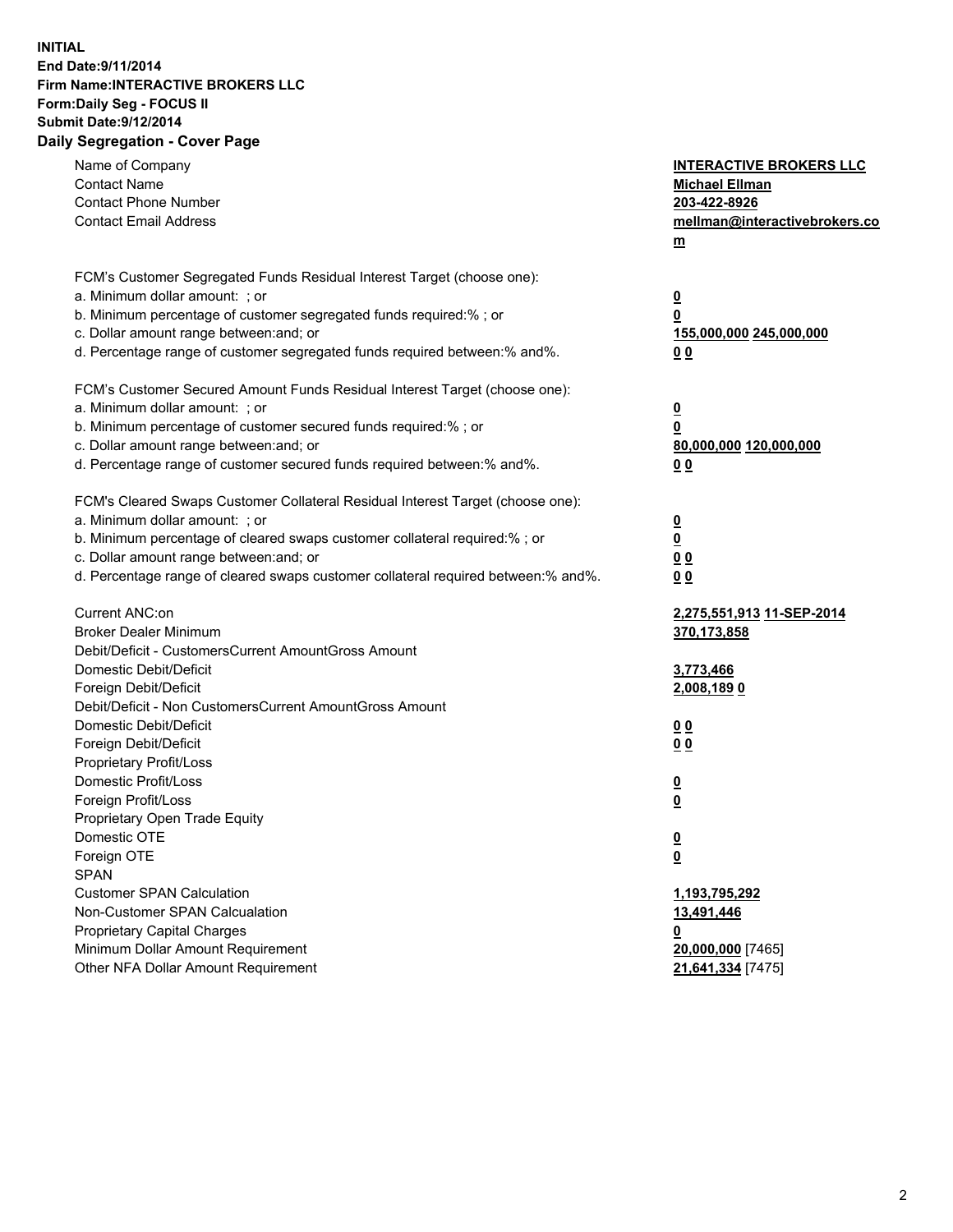## **INITIAL End Date:9/11/2014 Firm Name:INTERACTIVE BROKERS LLC Form:Daily Seg - FOCUS II Submit Date:9/12/2014 Daily Segregation - Secured Amounts**

|                | Daily Jegregation - Jeculed Aniounts                                                                       |                                   |
|----------------|------------------------------------------------------------------------------------------------------------|-----------------------------------|
|                | Foreign Futures and Foreign Options Secured Amounts                                                        |                                   |
|                | Amount required to be set aside pursuant to law, rule or regulation of a foreign                           | $0$ [7305]                        |
|                | government or a rule of a self-regulatory organization authorized thereunder                               |                                   |
| 1.             | Net ledger balance - Foreign Futures and Foreign Option Trading - All Customers                            |                                   |
|                | A. Cash                                                                                                    | 298,360,712 [7315]                |
|                | B. Securities (at market)                                                                                  | 0 [7317]                          |
| 2.             | Net unrealized profit (loss) in open futures contracts traded on a foreign board of trade                  | 2,914,626 [7325]                  |
| 3.             | Exchange traded options                                                                                    |                                   |
|                | a. Market value of open option contracts purchased on a foreign board of trade                             | 276,481 [7335]                    |
|                | b. Market value of open contracts granted (sold) on a foreign board of trade                               | -372,380 [7337]                   |
| 4.             | Net equity (deficit) (add lines 1. 2. and 3.)                                                              | 301,179,439 [7345]                |
| 5.             | Account liquidating to a deficit and account with a debit balances - gross amount                          | 2,008,189 [7351]                  |
|                | Less: amount offset by customer owned securities                                                           | 0 [7352] 2,008,189 [7354]         |
| 6.             | Amount required to be set aside as the secured amount - Net Liquidating Equity                             | 303,187,628 [7355]                |
|                | Method (add lines 4 and 5)                                                                                 |                                   |
| 7.             | Greater of amount required to be set aside pursuant to foreign jurisdiction (above) or line                | 303,187,628 [7360]                |
|                | 6.                                                                                                         |                                   |
|                | FUNDS DEPOSITED IN SEPARATE REGULATION 30.7 ACCOUNTS                                                       |                                   |
| $\mathbf{1}$ . | Cash in banks                                                                                              |                                   |
|                | A. Banks located in the United States                                                                      | 336,247,092 [7500]                |
|                | B. Other banks qualified under Regulation 30.7                                                             | 0 [7520] 336,247,092 [7530]       |
| 2.             | Securities                                                                                                 |                                   |
|                | A. In safekeeping with banks located in the United States                                                  | $0$ [7540]                        |
|                | B. In safekeeping with other banks qualified under Regulation 30.7                                         | 0 [7560] 0 [7570]                 |
| 3.             | Equities with registered futures commission merchants                                                      |                                   |
|                | A. Cash                                                                                                    | $0$ [7580]                        |
|                | <b>B.</b> Securities                                                                                       | $0$ [7590]                        |
|                | C. Unrealized gain (loss) on open futures contracts                                                        | $0$ [7600]                        |
|                | D. Value of long option contracts                                                                          | $0$ [7610]                        |
|                | E. Value of short option contracts                                                                         | 0 [7615] 0 [7620]                 |
| 4.             | Amounts held by clearing organizations of foreign boards of trade                                          |                                   |
|                | A. Cash                                                                                                    | $0$ [7640]                        |
|                | <b>B.</b> Securities                                                                                       | $0$ [7650]                        |
|                | C. Amount due to (from) clearing organization - daily variation                                            | $0$ [7660]                        |
|                | D. Value of long option contracts                                                                          | $0$ [7670]                        |
|                | E. Value of short option contracts                                                                         | 0 [7675] 0 [7680]                 |
| 5.             | Amounts held by members of foreign boards of trade                                                         |                                   |
|                | A. Cash                                                                                                    | 73,713,789 [7700]                 |
|                | <b>B.</b> Securities                                                                                       | $0$ [7710]                        |
|                | C. Unrealized gain (loss) on open futures contracts                                                        | -211,897 [7720]                   |
|                | D. Value of long option contracts                                                                          | 276,479 [7730]                    |
|                | E. Value of short option contracts                                                                         | -372,375 [7735] 73,405,996 [7740] |
| 6.             | Amounts with other depositories designated by a foreign board of trade                                     | $0$ [7760]                        |
| 7.             | Segregated funds on hand                                                                                   | $0$ [7765]                        |
| 8.             | Total funds in separate section 30.7 accounts                                                              | 409,653,088 [7770]                |
| 9.             | Excess (deficiency) Set Aside for Secured Amount (subtract line 7 Secured Statement<br>Page 1 from Line 8) | 106,465,460 [7380]                |
| 10.            | Management Target Amount for Excess funds in separate section 30.7 accounts                                | 80,000,000 [7780]                 |
| 11.            | Excess (deficiency) funds in separate 30.7 accounts over (under) Management Target                         | 26,465,460 [7785]                 |
|                |                                                                                                            |                                   |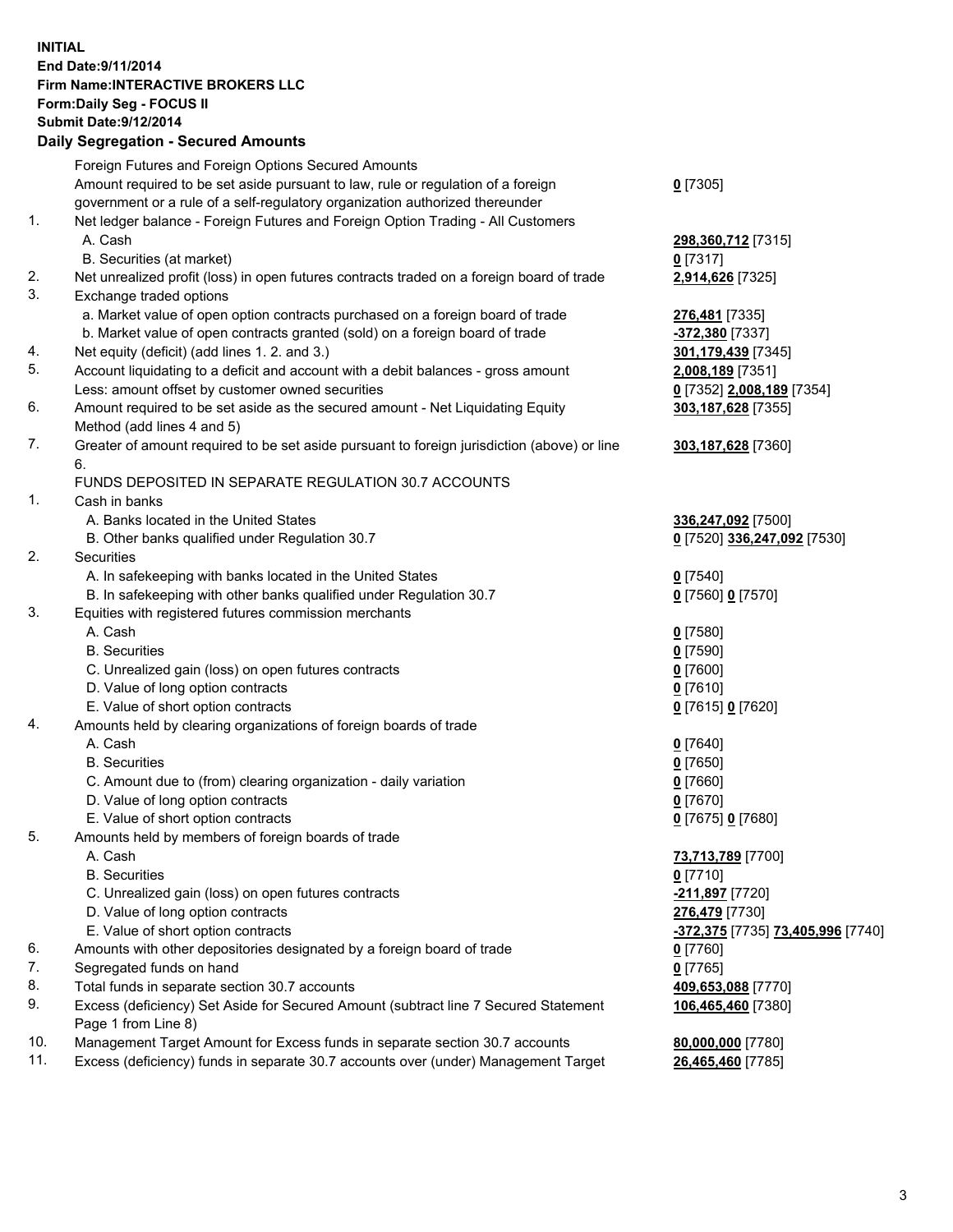**INITIAL End Date:9/11/2014 Firm Name:INTERACTIVE BROKERS LLC Form:Daily Seg - FOCUS II Submit Date:9/12/2014 Daily Segregation - Segregation Statement** SEGREGATION REQUIREMENTS(Section 4d(2) of the CEAct) 1. Net ledger balance A. Cash **2,442,532,184** [7010] B. Securities (at market) **0** [7020] 2. Net unrealized profit (loss) in open futures contracts traded on a contract market **-67,081,265** [7030] 3. Exchange traded options A. Add market value of open option contracts purchased on a contract market **123,864,969** [7032] B. Deduct market value of open option contracts granted (sold) on a contract market **-195,923,227** [7033] 4. Net equity (deficit) (add lines 1, 2 and 3) **2,303,392,661** [7040] 5. Accounts liquidating to a deficit and accounts with debit balances - gross amount **3,773,466** [7045] Less: amount offset by customer securities **0** [7047] **3,773,466** [7050] 6. Amount required to be segregated (add lines 4 and 5) **2,307,166,127** [7060] FUNDS IN SEGREGATED ACCOUNTS 7. Deposited in segregated funds bank accounts A. Cash **455,463,894** [7070] B. Securities representing investments of customers' funds (at market) **1,076,930,270** [7080] C. Securities held for particular customers or option customers in lieu of cash (at market) **0** [7090] 8. Margins on deposit with derivatives clearing organizations of contract markets A. Cash **12,285,256** [7100] B. Securities representing investments of customers' funds (at market) **88,520,528** [7110] C. Securities held for particular customers or option customers in lieu of cash (at market) **0** [7120] 9. Net settlement from (to) derivatives clearing organizations of contract markets **442,372** [7130] 10. Exchange traded options A. Value of open long option contracts **1,348,279** [7132] B. Value of open short option contracts **-3,440,759** [7133] 11. Net equities with other FCMs A. Net liquidating equity **-30,589,044** [7140] B. Securities representing investments of customers' funds (at market) **914,929,943** [7160] C. Securities held for particular customers or option customers in lieu of cash (at market) **0** [7170] 12. Segregated funds on hand **0** [7150] 13. Total amount in segregation (add lines 7 through 12) **2,515,890,739** [7180] 14. Excess (deficiency) funds in segregation (subtract line 6 from line 13) **208,724,612** [7190] 15. Management Target Amount for Excess funds in segregation **155,000,000** [7194]

16. Excess (deficiency) funds in segregation over (under) Management Target Amount Excess

**53,724,612** [7198]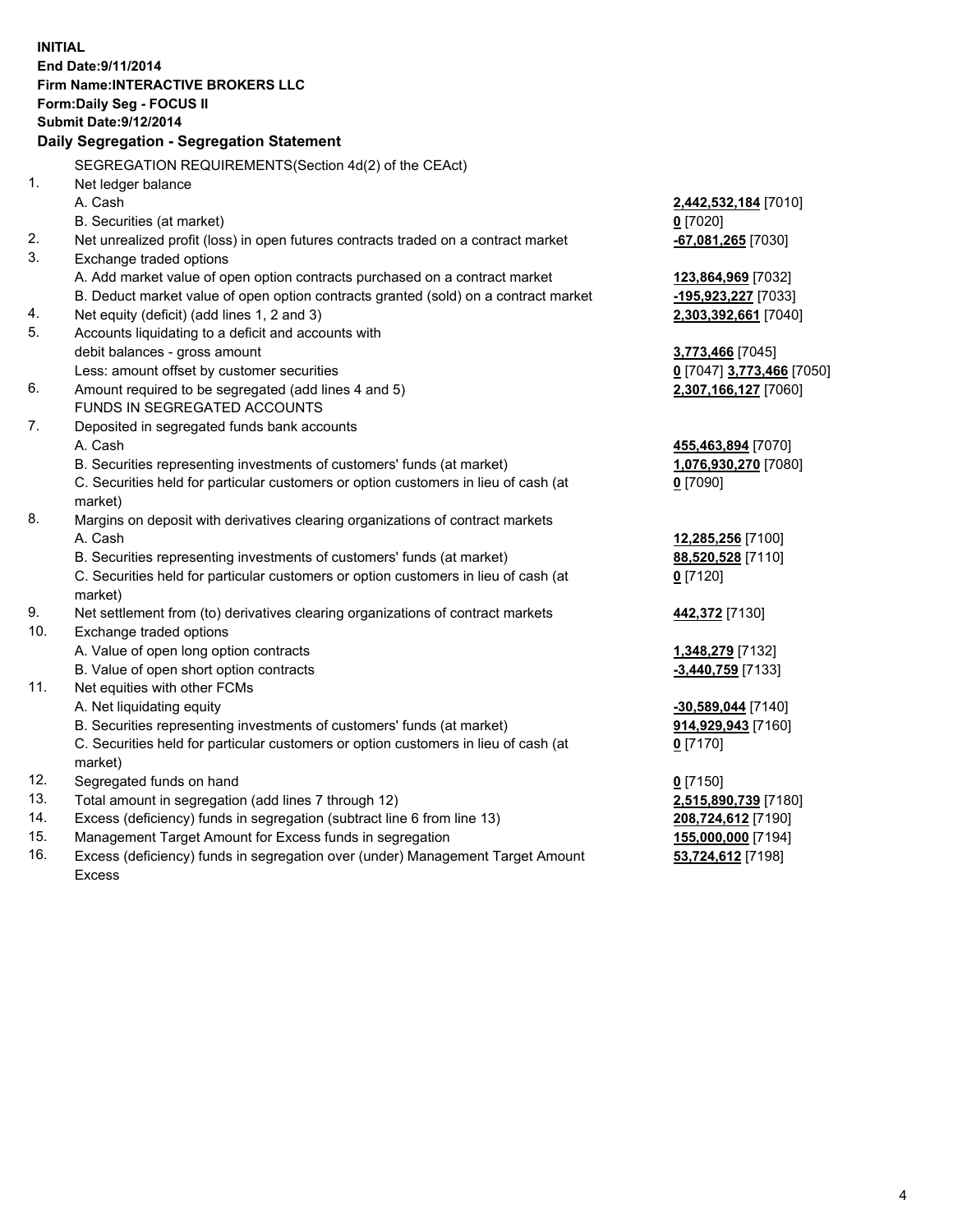## **INITIAL End Date:9/11/2014 Firm Name:INTERACTIVE BROKERS LLC Form:Daily Seg - FOCUS II Submit Date:9/12/2014 Daily Segregation - Supplemental**

| $\blacksquare$           | Total gross margin deficiencies - Segregated Funds Origin                              | 178,018 [9100] |  |
|--------------------------|----------------------------------------------------------------------------------------|----------------|--|
| $\blacksquare$           | Total gross margin deficiencies - Secured Funds Origin                                 | 261,881 [9101] |  |
| $\blacksquare$           | Total gross margin deficiencies - Cleared Swaps Customer Collateral Funds Origin       | $0$ [9102]     |  |
| $\blacksquare$           | Total gross margin deficiencies - Noncustomer and Proprietary Accounts Origin          | $0$ [9103]     |  |
| $\blacksquare$           | Total number of accounts contributing to total gross margin deficiencies - Segregated  | 10 [9104]      |  |
|                          | Funds Origin                                                                           |                |  |
| $\overline{\phantom{a}}$ | Total number of accounts contributing to total gross margin deficiencies - Secured     | $3$ [9105]     |  |
|                          | Funds Origin                                                                           |                |  |
|                          | Total number of accounts contributing to the total gross margin deficiencies - Cleared | $0$ [9106]     |  |
|                          | Swaps Customer Collateral Funds Origin                                                 |                |  |
|                          | Total number of accounts contributing to the total gross margin deficiencies -         | $0$ [9107]     |  |
|                          | Noncustomer and Proprietary Accounts Origin                                            |                |  |
|                          |                                                                                        |                |  |

- Upload a copy of the firm's daily margin report the FCM uses to issue margin calls which corresponds with the reporting date.